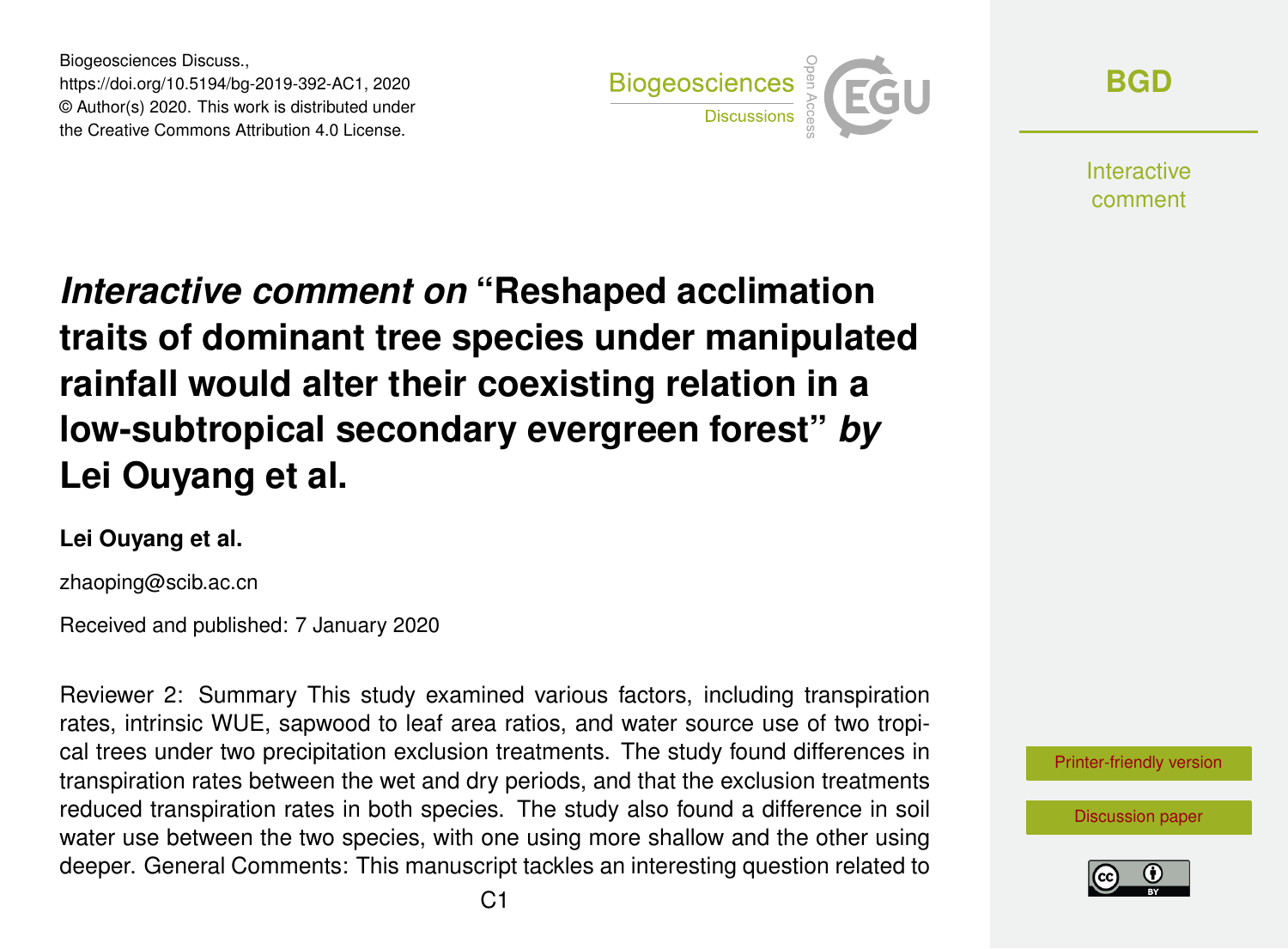how decreases in precipitation influences tropical forests, since more intense wet and dry periods are predicted for the future. The combination of measurements (transpiration, WUE, source water use) were all important in understanding what the mechanisms were for different water use strategies. However, there were several weaknesses with the paper that made it difficult to recommend for publication. 1) The objectives of this study were not particularly exciting. Why was the main objective simply to examine different water use strategies by different tree species? This study utilized two precipitation exclusion treatments, ED and DD, and these different deliveries of moisture provided a unique opportunity to ask more targeted questions and/or hypotheses. This was a missed opportunity. The second objective was to examine if the mechanism responsible for the differences were due to transpiration, morphological adjustment, or WUE. Again, this is not particularly exciting because the answer to this question is yes, all of these likely differ (or not differ) between the two species. The more important question is, if they do differ (or not differ), why? Can you provide some hypotheses on how you might think each species may respond both physiologically as well as morphologically to the different treatments?

R: According to the suggestion, we have rewritten the objectives and provided the hypotheses: "Based on previous root sampling analyses that 47% and 72% of the total root biomass distributed in the surface soil layer (0-20 cm) for Schima superba and Michelia macclurei (two dominant coexisting tree species in our experimental site), respectively (Hao and Peng, 2009; Li, 1984), and combined with our preliminary survey on tree biometric characters, we hypothesized that 1) M. macclurei trees would transpired more water than S. superba tress, even under the relatively drier condition; 2) In response to the intensified drought or extension of dry season, the trees will improve their water use efficiency by increasing ratios of sapwood area to leaf area (M. macclurei), or by being promoted to utilize deeper soil water (S. superba). Therefore, the main objectives of this study are 1) to investigate the effects of manipulated precipitation conditions on spatial-temporal water use patterns of S. superba and M. macclurei in this subtropical forest; 2) to understand the potential mechanism for the

#### **[BGD](https://www.biogeosciences-discuss.net/)**

Interactive comment

[Printer-friendly version](https://www.biogeosciences-discuss.net/bg-2019-392/bg-2019-392-AC1-print.pdf)

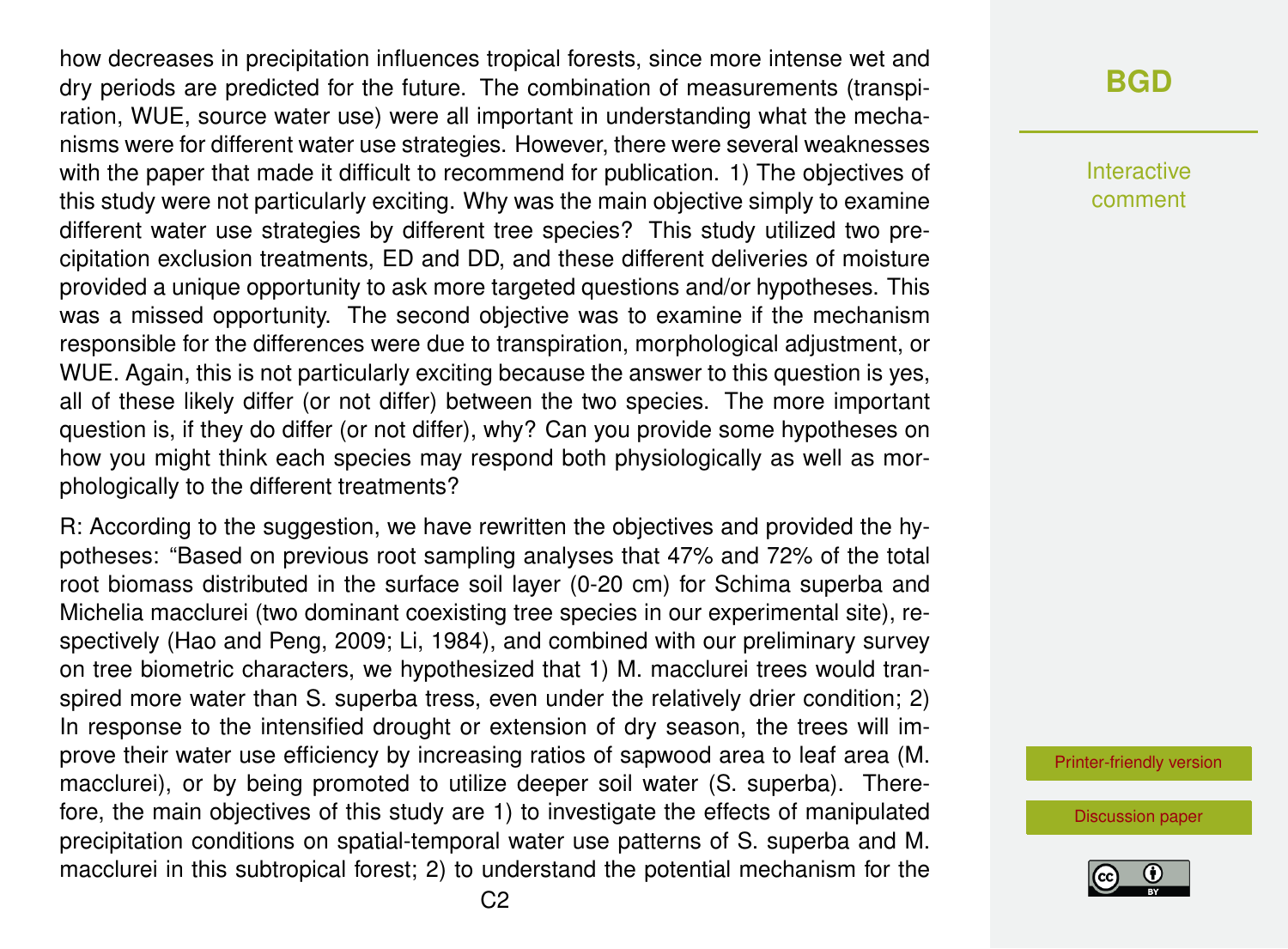varied responses of tree transpiration to the changed precipitation patterns by examining the variations in morphological adjustment, such as (As: Al), the intrinsic water use efficiency, and the contributions of water resources to the tree transpiration" (Line 126-141)

2)This manuscript would also benefit a lot by providing a more clear picture of when measurements were made. For example, the statistical analysis section seemed to imply that analyses were made at monthly time intervals, but the method section described making many of the collections at the end of the experiment. It wasn't clear how monthly time scale analyses could be made if there were only one set of collections.

R: The time for the measurements in our study was presented in the section of Materials&Methods. As described in the section, the sap flow monitoring had been carried out continuously through the whole year with the recording interval of 10 minutes, We measured the soil water content (SWC) values monthly, but for the WUEi, Huber values, and the isotope analysis, collections and measurements were only carried out at the end of the experiment. (Line 244, 259, 282).

3)The Results section lacked reporting of the statistical analyses. This needs to be addressed. Without the statistical outputs, it's hard to evaluate if any of the findings were true.

R: According to the suggestion, we recalculate the proportions of water resources use based on the measured isotope data and display the statistical analysis in Figure 4. The corresponding results of statistical analysis are also described in the manuscript: "According to the statistical results, the utilization of rainwater and soil water of M. macclurei trees showed no significant treatment-difference, while the DD and ED treatments significantly decreased its utilization of groundwater (Figure 4). However, the changed precipitation pattern posed a significant influence on the water use proportions of S. superba from different water resources ( $p < 0.05$ )....Furthermore, the two dominant tree species shared similar water use proportion under the control condi-

# **[BGD](https://www.biogeosciences-discuss.net/)**

Interactive comment

[Printer-friendly version](https://www.biogeosciences-discuss.net/bg-2019-392/bg-2019-392-AC1-print.pdf)

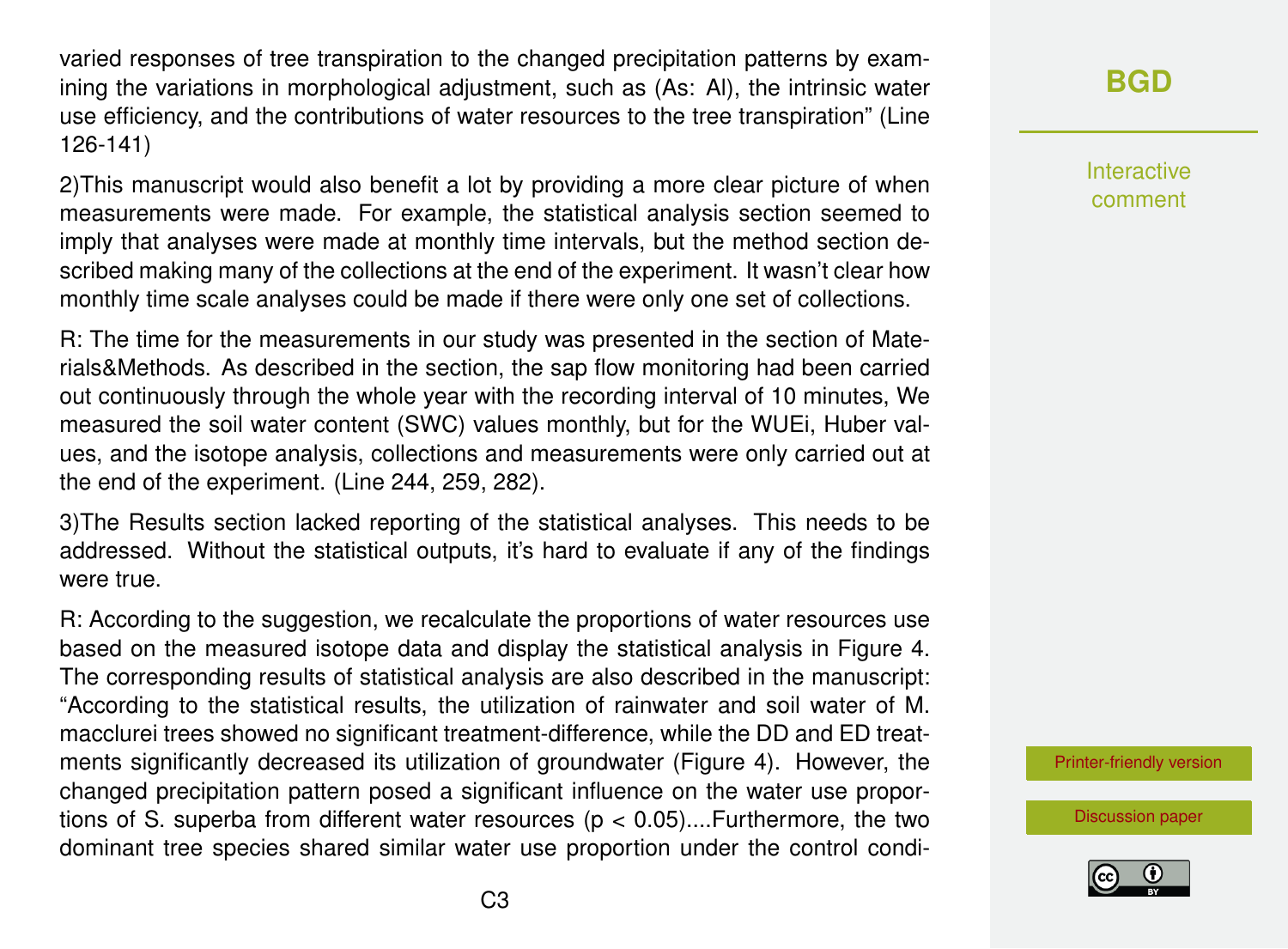tion, and M. macclurei used more soil water (0-60cm) than the S. superba under DD treatment. Comparatively, M. macclurei utilized more rainwater, while S. superba was inclined to make use of more groundwater under ED treatment ( $p < 0.05$ )." (Line 379-392)

4)Despite having two different precipitation exclusion treatments, the results are not discussed at all in the Discussion section.

R: We revised the Discussion section and added some contents according to the suggestion: "In this study, only S. superba experienced significant increase of WUEi under DD treatment, indicating its better ability to cope with intensified drought stress. Differing from S. superba, M. macclurei did not significantly change WUEi under DD and ED treatments. This less adjustment of WUEi together with its higher transpiration under relatively drier seasons implied an disadvantage for M. macclurei when facing water stress. Moreover, other mechanisms, including controlling growth rate, adjusting leaf area index, and uptaking water from deep soil, would help plants adapt to water scarce (Lévesque et al., 2014; Nock et al., 2011; Sun et al., 2011). In our study, compared with the BC condition, the DD and ED treatments did not significantly change the Huber values ( $p > 0$ . 05), but did pose an obvious influence on the utilization of water from distinct water sources, especially for S. superba. Though the relatively higher use of rainfall water has decreased the use of groundwater under DD treatment, the prolonged dry condition still promoted S. superba to utilize deeper soil water (40-60 cm). From this point, a chronic, drought could have a stronger negative effect on M. macclurei than on S. superba. "(Line 472-487)

5)The Discussion section should be improved to provide a cohesive story about whether or not species differences matter, or different water treatments matter. I found this discussion difficult to follow because it read as many disjointed sentences highlighting when the two species behaved differently and when they behaved similarly.

R: Our writing ideas and framework are explained as follows: In the section 4.1, we

### **[BGD](https://www.biogeosciences-discuss.net/)**

Interactive comment

[Printer-friendly version](https://www.biogeosciences-discuss.net/bg-2019-392/bg-2019-392-AC1-print.pdf)

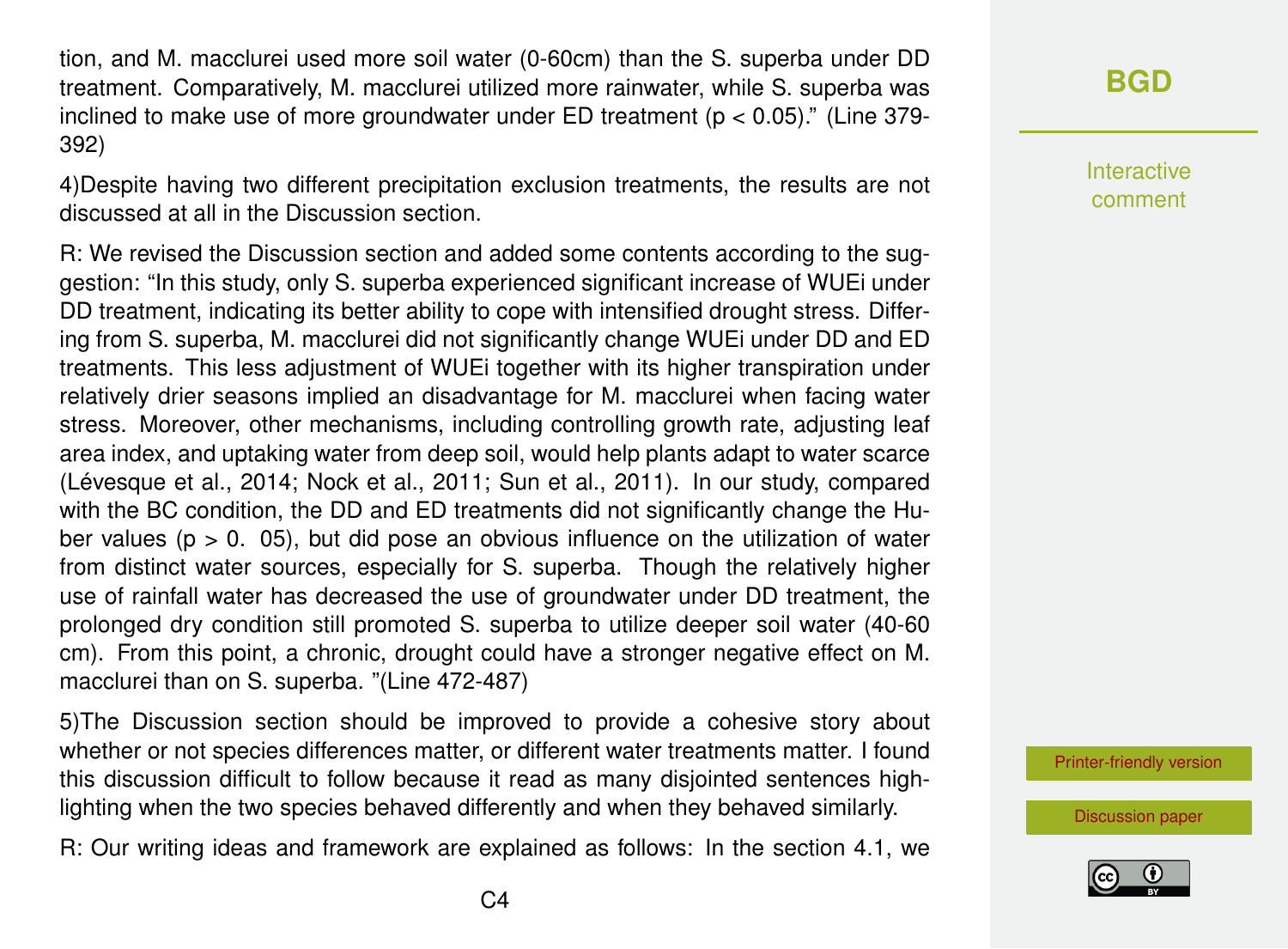focused on the comparation of tree transpiration and the possible mechanisms between the chosen tree species under control condition (treatment of BC), while in the section 4.2, the point is the effect of changed rainfall patterns on tree transpiration, and how the indicators, such as the WUEi, Huber values, or water use proportions that varied with the treatments (DD and ED), help explain the changes in tree transpiration for both species. To follow the track of the ideas, we revised the Discussion section to avoid the structure shortcomings. Please see the revised text (in blue color) in the manuscript.

Specific Comments Title: I recommend changing the title of this manuscript. The idea of "reshaped acclimation traits" is not very clear, and neither is "would alter their coexisting relation." The title should represent the key findings of the study and I don't think either of these phrases capture that.

R: Yes, we have changed the title as "Species-specific transpiration and water-use patterns of two dominant coexisting tree species under manipulated rainfall in a lowsubtropical secondary evergreen forest"

Line 32. The idea that physiological differences alone would explain shifts in species composition is a bit of an overstretch. What about seedling recruitment and seedling success? I would recommend ending the abstract based on the findings.

R: The overemphasized part was deleted now in the manuscript.

Line 41. Change to ". . . with much MORE SEVERE environmental conditions. . ."

R: Done. (Line 39)

Line 48. Change to ". . .for forest trees, new and appropriate forestry management strategies ARE NEEDED in the future."

R: Done. (Line 47)

Line 98. The paragraph begins with highlighting the fact that studies linking changes in rainfall and vegetation water use are typically addressed in semi-arid and arid ecosys**[BGD](https://www.biogeosciences-discuss.net/)**

Interactive comment

[Printer-friendly version](https://www.biogeosciences-discuss.net/bg-2019-392/bg-2019-392-AC1-print.pdf)

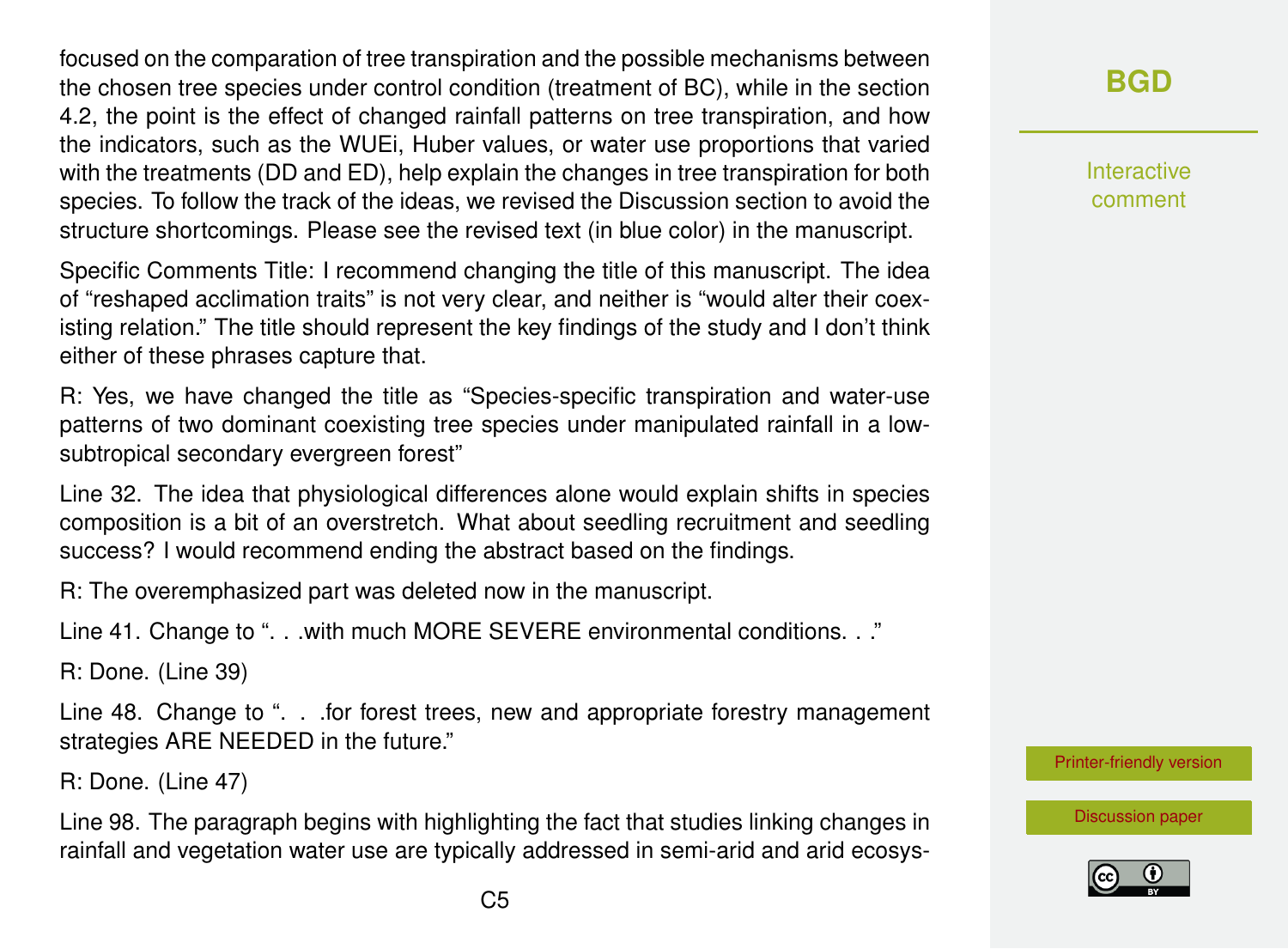tems and that tropical areas are largely ignored. However, the citation of del Castillo (2016) for Aleppo pine refers to Mediterranean climates. Another citation would be more appropriate here.

R: As you concerned, the reference we cited here refers to a Mediterranean climate, therefore, another study that focused on tree water use of a tropical seasonal rainforest were presented here. This sentence was also changed to "For example, Liu et al. (2010) reported that Pometia tomentosa tree seemed to tap water mostly from depths greater than 60 cm and groundwater owing to its deep taproot, while the fog water was an important source for its seedling growth at the peak of the dry season." (Line 95-98)

Line 112. Insert ". . .the soil water recharge from SHALLOW precipitation. . ."

R: Done. (Line 110)

Line 128. What specific traits do "changed traits" refer to here?

R: We have changed it by rewriting the OBJECTIVES in the manuscript. (Line 135-141)

Line 134. ". . .and the stable isotope composition of xylem and soil water." Isn't the use of stable isotope part of examining spatial-temporal water use patterns (from objective #1)? Using isotopes to trace water is a tool, not an underlying mechanism.

R: We have revised this part as "and the contributions of water resources to the tree transpiration..." (Line 135-141)

Line 144. Insert ". . . after more than two-decadeS OF natural growth."

R: Done. (Line 149)

Line 149. ". . .and is evenly distributed, with more than 70% of rainfall occurring from April to September. . ." This sounds contradictory. How can rainfall be even distributed if more than 70% falls during the wet season? Is this referring to spatial distribution somehow?

**[BGD](https://www.biogeosciences-discuss.net/)**

Interactive comment

[Printer-friendly version](https://www.biogeosciences-discuss.net/bg-2019-392/bg-2019-392-AC1-print.pdf)

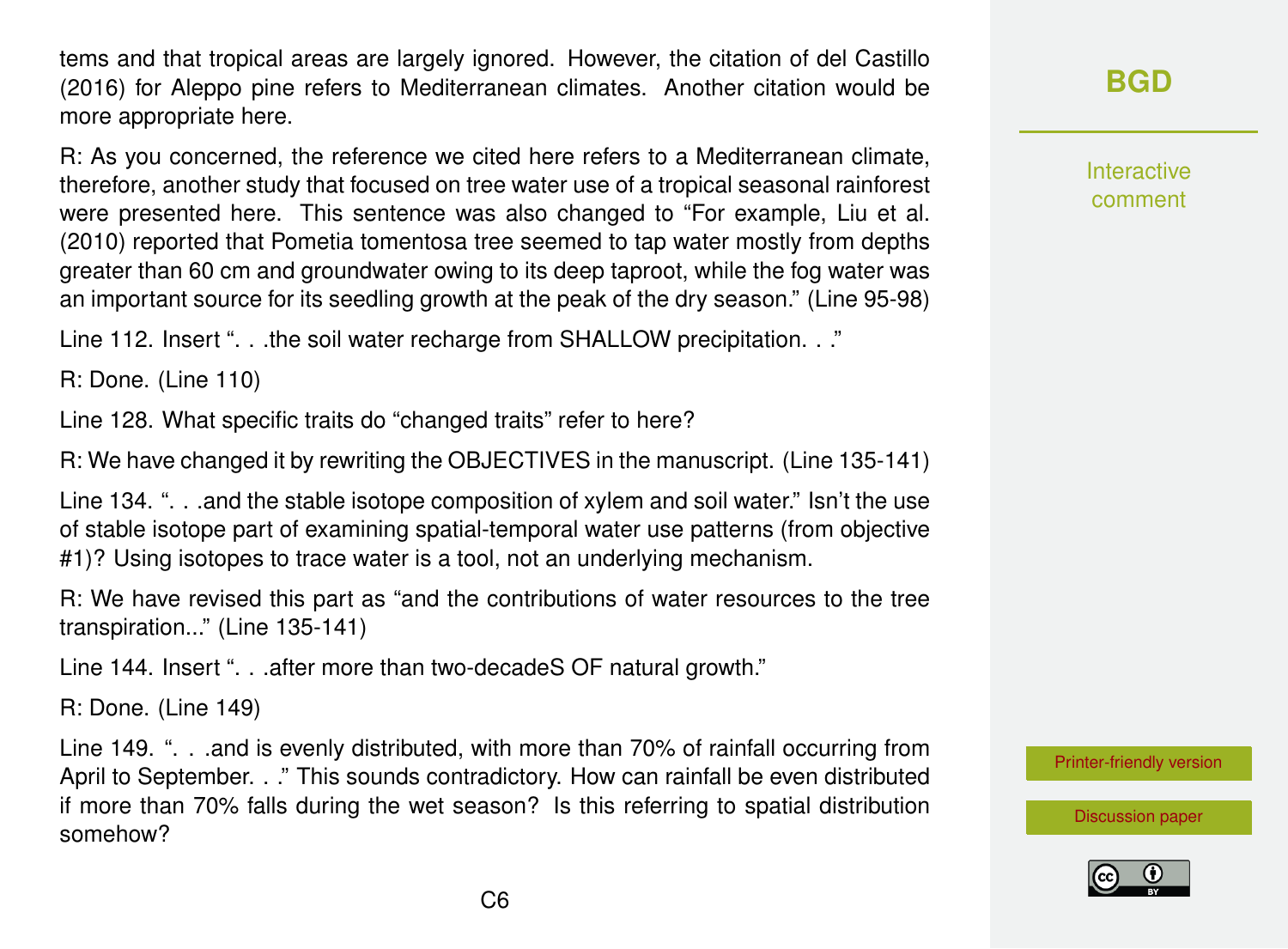R: This was a mistake. We revised as "...and is unevenly distributed, with more than 70% of the rainfall occurring from April to September.." (Line 153)

Line 165. I'm not sure I understand the rationale in the precipitation exclusion treatments between ED and DD. If the dry period is from October to March and the ED period reduces precipitation from April to May, how is this different than DD?

R: DD means the drier dry season, we excluded 67% of throughfall during dry season (October to March of the following year), while ED means an extension of dry season: namely 67% of throughfall were excluded from April and May which originally belonged to the wet season and became dry. Please see the detailed information in Table 1 in the new version of manuscript.

Line 167 also says ". . .whereas for the ED treatment, 67% of throughfall was excluded in the spring (April-May) to simulate spring drought and prolonged dry season." This may extend the dry season by excluding precipitation into May, but was precipitation not altered during winter (October to March)? Some additional text explaining the rationale for the precipitation treatments would help clarify this.

R: The precipitation was not altered during winter, as we explained in the manuscript: "67% of throughfall in the spring (April-May) were excluded and the equivalent amounts of excluded water were pumped into these plots several times during wet seasons (from June to September for DD and ED treatments)". (See Line 172-178)

Line 216. At what depths were soil samples collected for SWC measurements?

R: We added the contents in the text: "Additionally, soil samples (0-30 cm) were monthly collected in the experimental plots to measure the soil water contents (SWC) by gravimetric method." (Line 222)

Line 239. Change to ". . .BRANCH BARK WAS removed. . ."

R: Done. (Line 245)

# **[BGD](https://www.biogeosciences-discuss.net/)**

Interactive comment

[Printer-friendly version](https://www.biogeosciences-discuss.net/bg-2019-392/bg-2019-392-AC1-print.pdf)

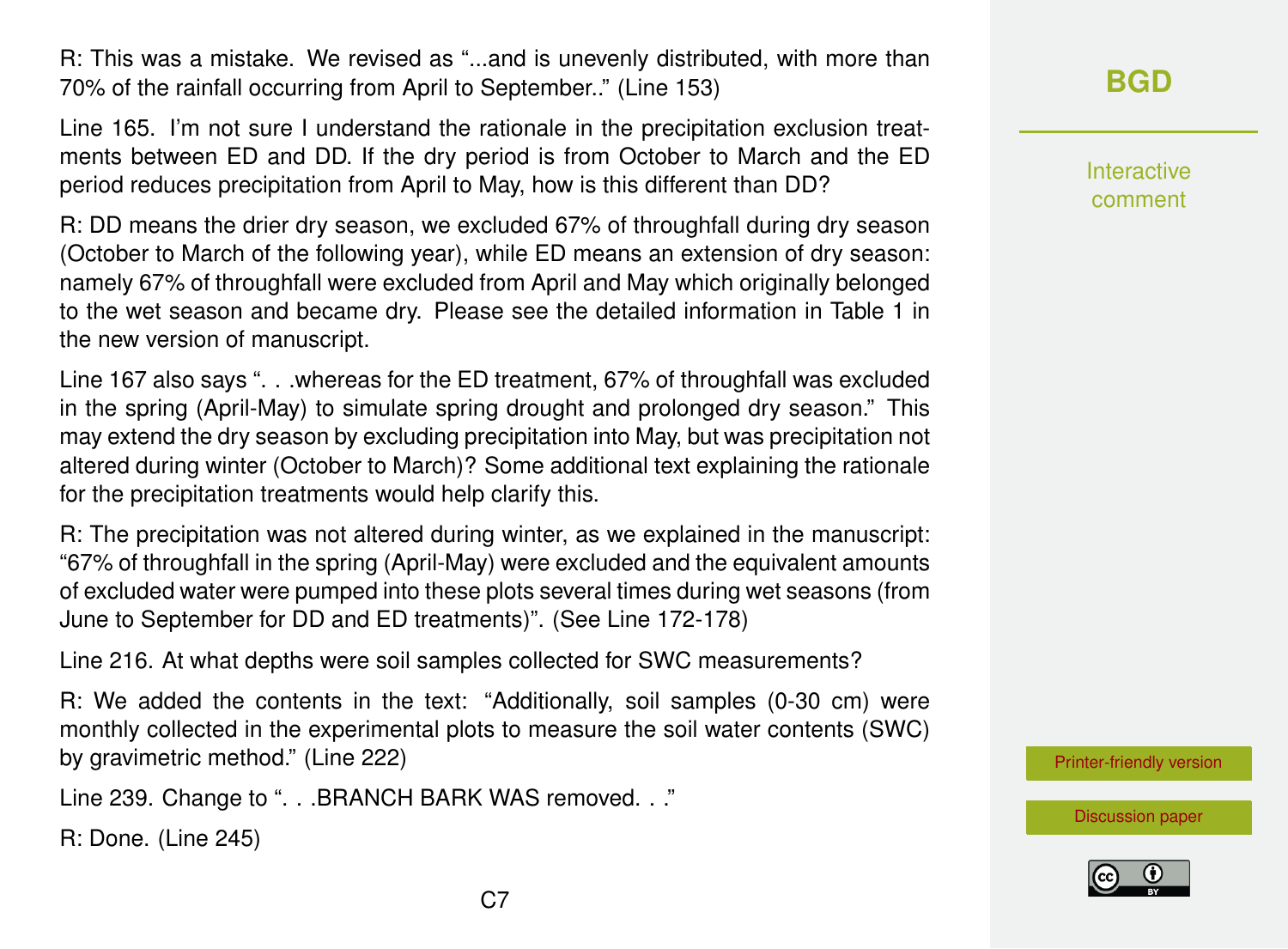Line 247 and 248. What do the "n=4" refer to? Were there only four trees used in this calculation of leaf biomass? If there were five replicate trees per species for each treatment, it's unclear where n=4 comes from.

R: Yes, there were five replicate trees per species for each treatment, but here it refers to four non-sample trees used for the model establishment of leaf biomass.

Line 292. How were monthly differences in whole-tree and branch As:Al calculated? I was under the impression that As:Al was calculated at the end of the experiment. Also, were leaf tissue collected for d13C also collected monthly? Also, the previous section says that xylem water, soil water, and precipitation were collected at the end of the experiment. How can monthly differences then be calculated?

R: We are sorry for the misleading expressions. We measured the soil water content (SWC) values monthly, but for the WUEi, Huber values, and the isotope analysis, the collections and measurements were carried out only at the end of the experiment. Here this sentence was changed to avoid the misunderstanding: "Differences of SWC, whole-tree and branch As:Al, and WUEi among tree species..." (Line 309)

Line 293. Again, it's unclear if measurements/collections were made monthly or at the end of the experiment, so it's not clear if the LSD post hoc test is the best. If monthly measurements were made on the same sets of trees, a repeated measures analyses makes more sense.

R: The measurements of WUEi, Huber values, and the isotope analysis were carried out only at the end of the experiment (Line 259 and 282), and we used the Oneway ANOVA followed by a post hoc test to test the differences among the different treatments in this study.

Line 326. "M. macclurei transpired more water than S. superba. . ." I'm not sure what data support these findings

R: The daily transpiration data of M. macclurei and S. superba was presented in Figure

Interactive comment

[Printer-friendly version](https://www.biogeosciences-discuss.net/bg-2019-392/bg-2019-392-AC1-print.pdf)

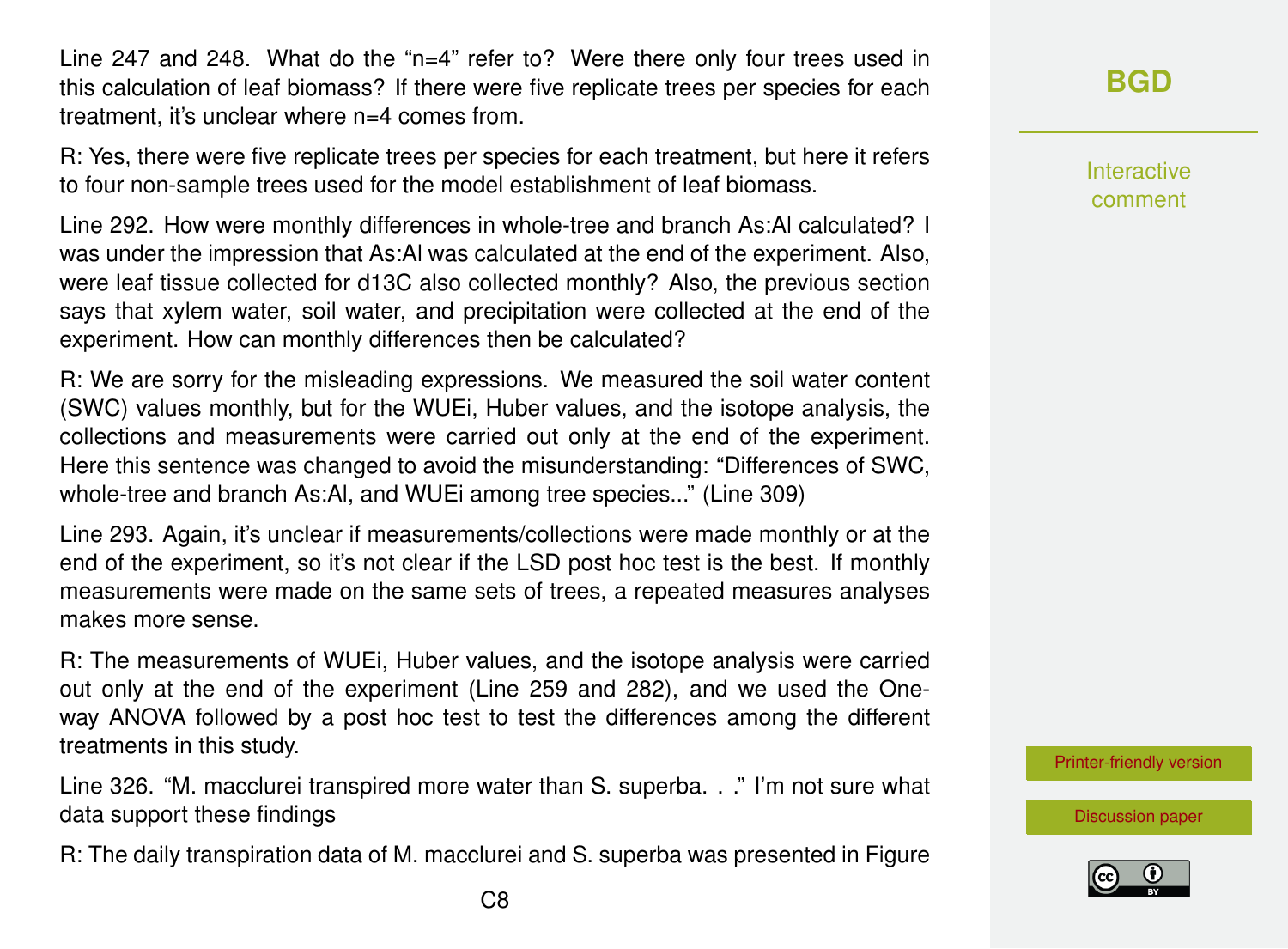3. The comparison might not be clear enough due to the relatively large amount of data. This sentence was changed to make it less controversial: " M. macclurei transpired more water than S. superba during wet and early dry seasons." (Line 346-347)

Line 338. Why was transpiration of trees from the ED treatments lower during the winter if rain was not excluded during the winter?

R: Sorry for having not presented the sentence clearly. What we actually expressed is " Differing from those in the wet and dry seasons, EL values of ED treatment were significantly lower for both tree species than those of BC and DD treatments during the spring drought period", rather than "during the winter" (Line 356-358)

Lines 343-350. I would consider revising this section because it's hard to keep track of the decreases in transpiration rates between different seasons.

R: Yes, we think this section did not contribute more to our findings in this study and therefore have deleted it.

Line 352-355. Please report the statistics here.

R: The statistics results were added in the text and in Table 3. "Compared with S. superba trees, M. macclurei had significantly lower branch As:Al values of under BC and DD treatments ( $p < 0.05$ ). It is remarkable that the branch and whole As:AI values of M. macclurei trees experienced the biggest drop under the DD treatment, and the whole As:Al values showed a significant difference between two species only under DD treatment ( $p < 0.05$ ). The manipulated precipitation treatments posed significant effect in branch As:Al for both S. superba and M. macclurei ( $p < 0.05$ ), whereas no significant effect on whole-tree As:Al values was observed  $(p > 0.05)$ ." (Line 363-371)

Line 355-356. Please report statistics here.

R: The statistics results were added in the text and in Table 3. (Line 363-371)

Line 357. "To be specific, the branch and whole-tree As:Al of M. macclurei were

Interactive comment

[Printer-friendly version](https://www.biogeosciences-discuss.net/bg-2019-392/bg-2019-392-AC1-print.pdf)

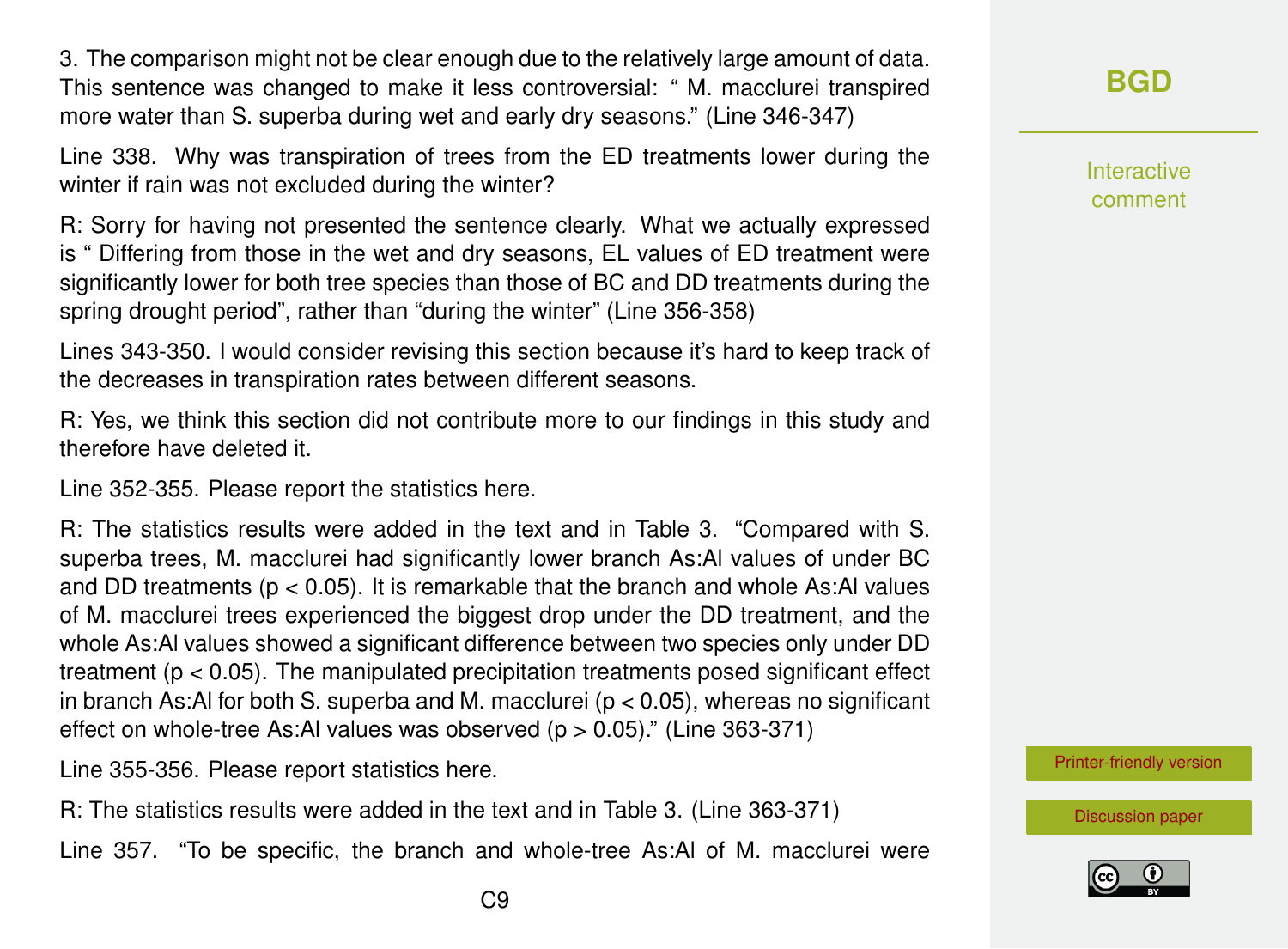7.7% â Lii 30.7% lower than those of S. superba among the different rainfall treatments  $(p<0.005)$ ." This is unclear – is the p-value saying that all M. macclurei treatments (BC, EE, ED) were significantly lower than S. superba? If so, why were the control, BC, treatments different?

R: To separate the effects of tree species and precipitation treatment, we have redone the statistical analysis the results were listed in Table 3. Corresponding modification of the results was described in the text. "Compared with the S. superba trees, M. macclurei had significantly lower branch As:Al values of under BC and DD treatments  $(p < 0.05)$ . It is remarkable that the branch and whole As:Al values of M. macclurei trees experienced the biggest drop under the DD treatment, while the whole As:Al values presented a significant difference between two species only under DD treatment  $(p < 0.05)$ . The manipulated precipitation treatments posed significant effect in branch As:Al for both S. superba and M. macclurei ( $p < 0.05$ ), whereas no significant effect on whole-tree As:Al values was observed  $(p > 0.05)$ ." (Line 363-371)

Line 362. "Whereas for the same tree species, sampled trees in three different manipulation precipitation blocks shared similar whole tree As:Al values." What does this mean?

R: The meaning of this sentence was the manipulated precipitation treatments posed no significant effect on whole-tree As:Al values for both S. superba and M. macclurei, and here we revised this sentence to avoid confusion: "The manipulated precipitation treatments posed significant effect in branch As:Al for both S. superba and M. macclurei  $(p < 0.05)$ , whereas no significant effect on whole-tree As:Al values was observed ( $p > 0$ 0.05)."(Line 368-371)

Line 367. "Normally, the rainwater use of M. macclurei for BC and ED treatments was higher than that of S. superba, but not for the treatment of DD." Please show the statistics.

R: The results of statistical analysis were added in Figure 4 and described in the

Interactive comment

[Printer-friendly version](https://www.biogeosciences-discuss.net/bg-2019-392/bg-2019-392-AC1-print.pdf)

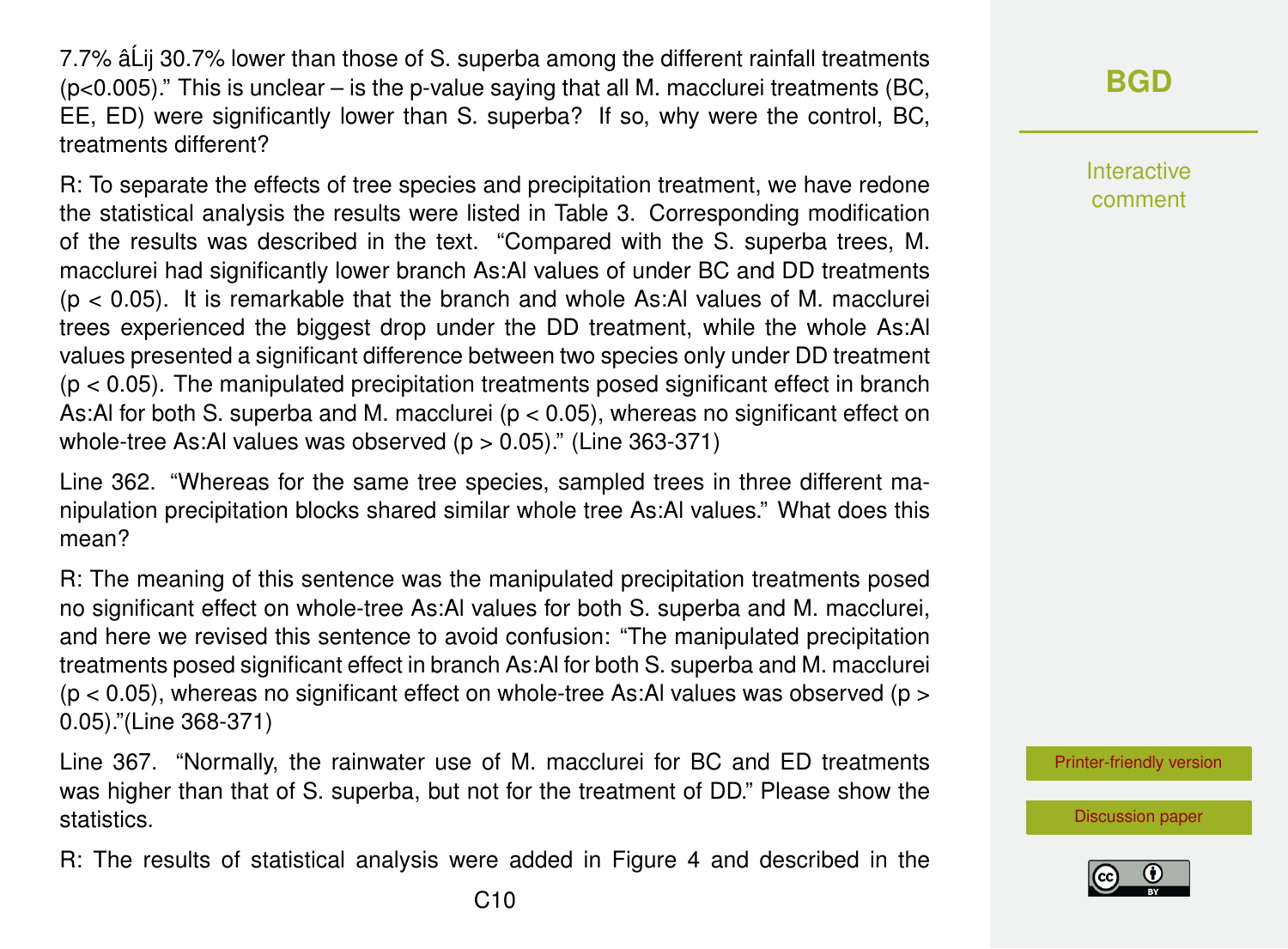manuscript now: "Comparatively, M. macclurei utilized more rainwater, while S. superba was inclined to make use of more groundwater under ED treatment ( $p < 0.05$ )." (Line 390-392)

Line 377. ". . .S. superba was inclined to use more deeper water and groundwater than M.macclurei." Please show statistics to support this.

R: The results of statistical analysis were added in Figure 4 and described in the manuscript now: "Comparatively, M. macclurei utilized more rainwater, while S. superba was inclined to make use of more groundwater under ED treatment ( $p < 0.05$ )." (Line 390-392)

Section 3.4 It's still unclear to me if xylem water was collected only once during the experiment (at the end), or if samples had been collected during winter, spring, and summer.

R: We are sorry for the misleading. We have clarified the sampling time in the text "To identify the utilization of water resources by trees, we measured the hydrogen and oxygen isotopes (D and 18O) of xylem water and different water sources (rain, soil water from different soil layers, and groundwater) at the end of the experiment." (Line 280-282)

Section 3.5 Statistics are missing almost entirely from here. If slopes of one treatment is higher than another treatment, please include the statistics. If the slope were not different, please show the statistics as well.

R:Actually, we have done the statistics for the analysis of tree water use in response to VPD, and we added the description of statistics in the text: "To examine the differences in regressions for both tree species under manipulated precipitation treatments, we performed homogeneity of regression slopes and an analysis of covariance in SPSS software package (SPSS Inc., 2003). Differences between the treatments were considered to be statistically significant at  $p < 0.05$ ." (Line 314-318). The statistic results of

## **[BGD](https://www.biogeosciences-discuss.net/)**

Interactive comment

[Printer-friendly version](https://www.biogeosciences-discuss.net/bg-2019-392/bg-2019-392-AC1-print.pdf)

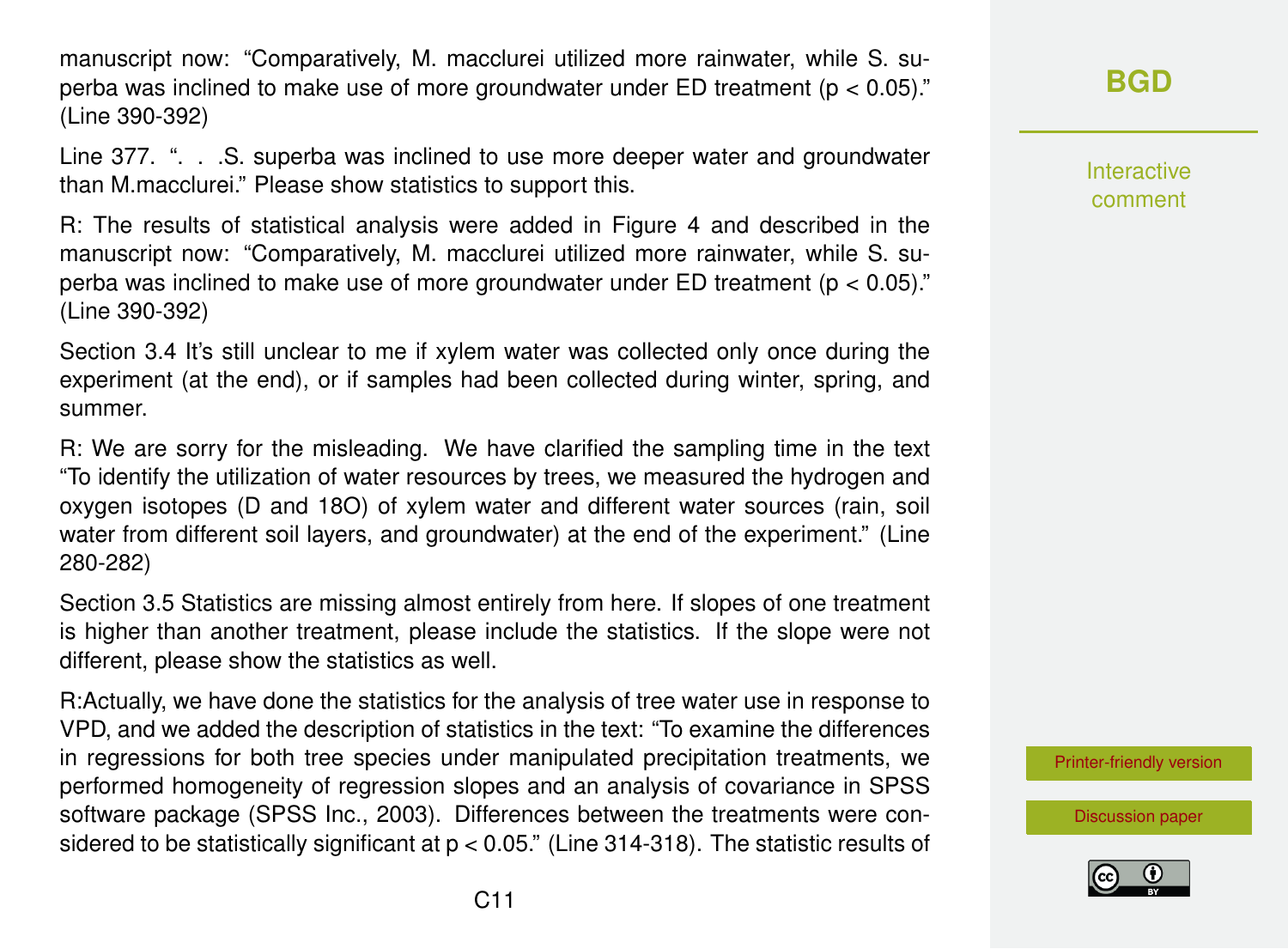the regression was also described in the text: "Normally, the slopes of fitted lines in BC treatment were significantly higher than those in DD and ED treatments ( $p < 0.05$ ), with a value sequence of BC > DD > ED. During spring drought, a much flatter change in daily transpiration with increasing VPD was observed in M. macclurei of BC treatment. For the DD and ED treatments, there was no significant difference in the slopes of the fitted linear relationships for the three periods within the same tree species ( $p > 0.05$ )." (Line 398-404)

Discussion section. I recommend beginning with a summary of the key findings from this study before launching into the details of each type of measurement.

R: A summary of the key findings in Discussion section was added in the text: "Differing from previous studies that mainly focused on water-restricted habitats, we explored the variations in responses of water use of the two dominant tree species to the manipulated precipitation treatments in a subtropical forest ecosystem. Results support the first hypothesis that the M. macclurei trees usually transpired more water than S. superba trees due to the growth advantages in biometric characters of the former. Also, the manipulated precipitation exclusion significantly restrained the transpiration for both tree species, and the adjustments of Huber values, water use efficiency and the water uptake depth would partly responsible for the decreased tree transpiration. Our study indicated that, to cope with the potential seasonal drought in the future, the coexisting M. macclurei and S. superba trees will adopt drought avoidance and drought tolerance strategies, respectively." (Line 416-426)

Line 424. ". . .species would be less access to water and can further reduce the risk of xylem cavitation. . ." I'm not following this argument.

R: To make it easy to understand, we revised this sentence as : "Results indicated thatS. superba had a significantly larger Huber values (As:Al) (Table 2), possibly meaning a less investment in leaf biomass and a better efficient transport system (Zhu et al., 2014)." (Line 447-449)

**[BGD](https://www.biogeosciences-discuss.net/)**

Interactive comment

[Printer-friendly version](https://www.biogeosciences-discuss.net/bg-2019-392/bg-2019-392-AC1-print.pdf)

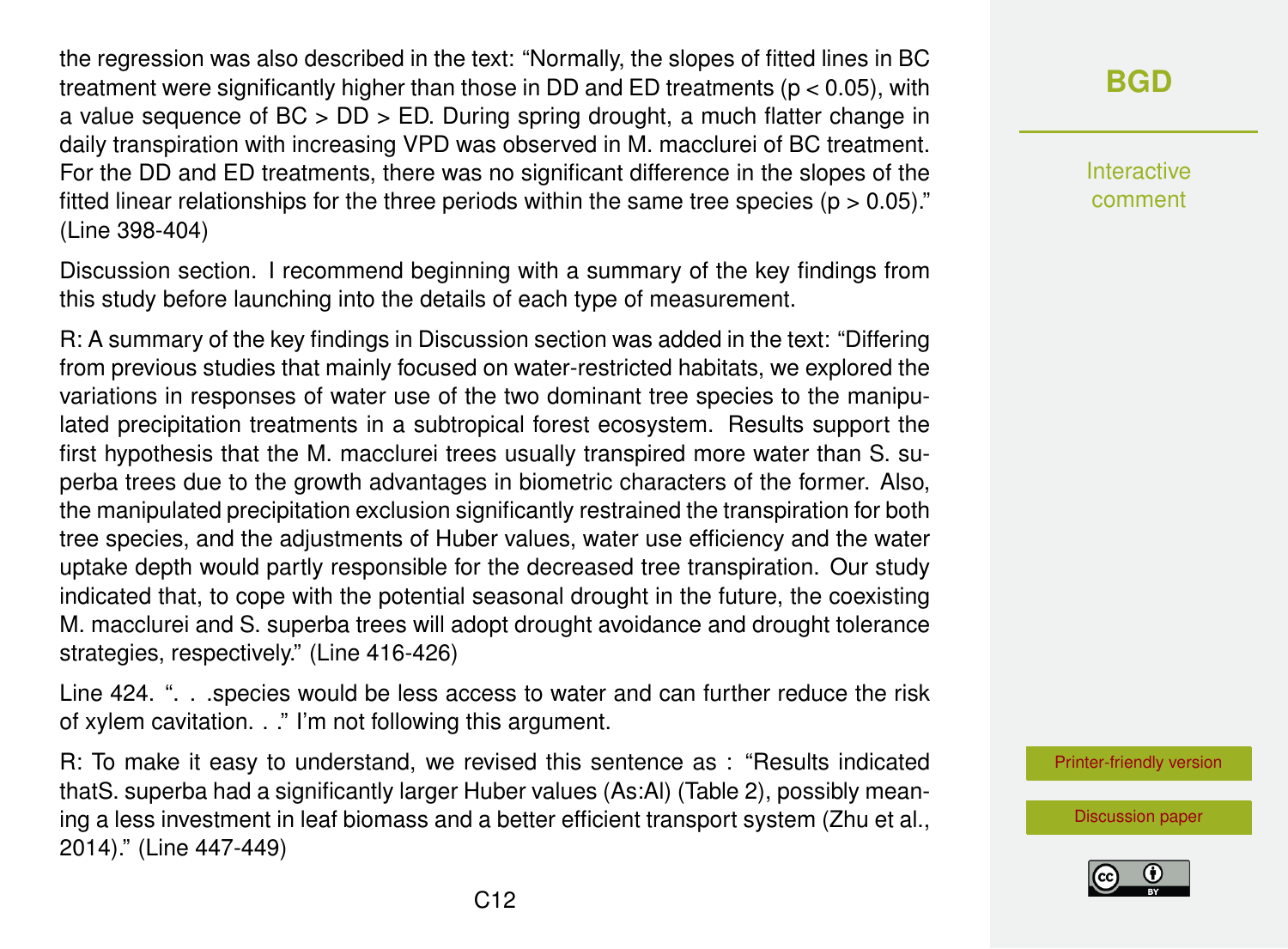Section 4.1 I don't see any discussion of how the different treatments influenced water use.

R: In the section 4.1, we only focused on the comparison of tree transpiration and the possible mechanisms between the two tree species under control condition (treatment of BC), and the influence of changed precipitation patterns on water use of coexisting trees was emphasized in section 4.2: "In this study, only S. superba experienced significant increase of WUEi under DD treatment, indicating its better ability to cope with intensified drought stress. Differing from S. superba, M. macclurei did not significantly change WUEi under DD and ED treatments. This less adjustment of WUEi together with its higher transpiration under relatively drier seasons implied an disadvantage for M. macclurei when facing water stress... In our study, compared with the BC condition, the DD and ED treatments did not significantly change the Huber values ( $p > 0$ . 05), but did pose an obvious influence on the utilization of water from distinct water sources, especially for S. superba. Though the relatively higher use of rainfall water has decreased the use of groundwater under DD treatment, the prolonged dry condition still promoted S. superba to utilize deeper soil water (40-60 cm)." (Line 472-486)

Table 2. The letters used to discern differences between BC, DD, and ED treatments are quite confusing. For example, why are different letters used for Branch As:Al (b, c, d) compared to WUEi (a, b). This almost implies that WUEi and As:Al were compared, when they clearly were not.

R: To emphasize the effects of tree species and precipitation treatment separately, we have redone the statistical analysis and the results were listed in Table 3 (new version of the manuscript). Corresponding modification of the results was described in the text. (Line 363-371)

Figure 2. The letters used to show differences in SWC are too complicated. Please remove and just report the statistical findings. Why are lower case and capital letters both used? The Figure legend does not explain any of this.

# **[BGD](https://www.biogeosciences-discuss.net/)**

Interactive comment

[Printer-friendly version](https://www.biogeosciences-discuss.net/bg-2019-392/bg-2019-392-AC1-print.pdf)